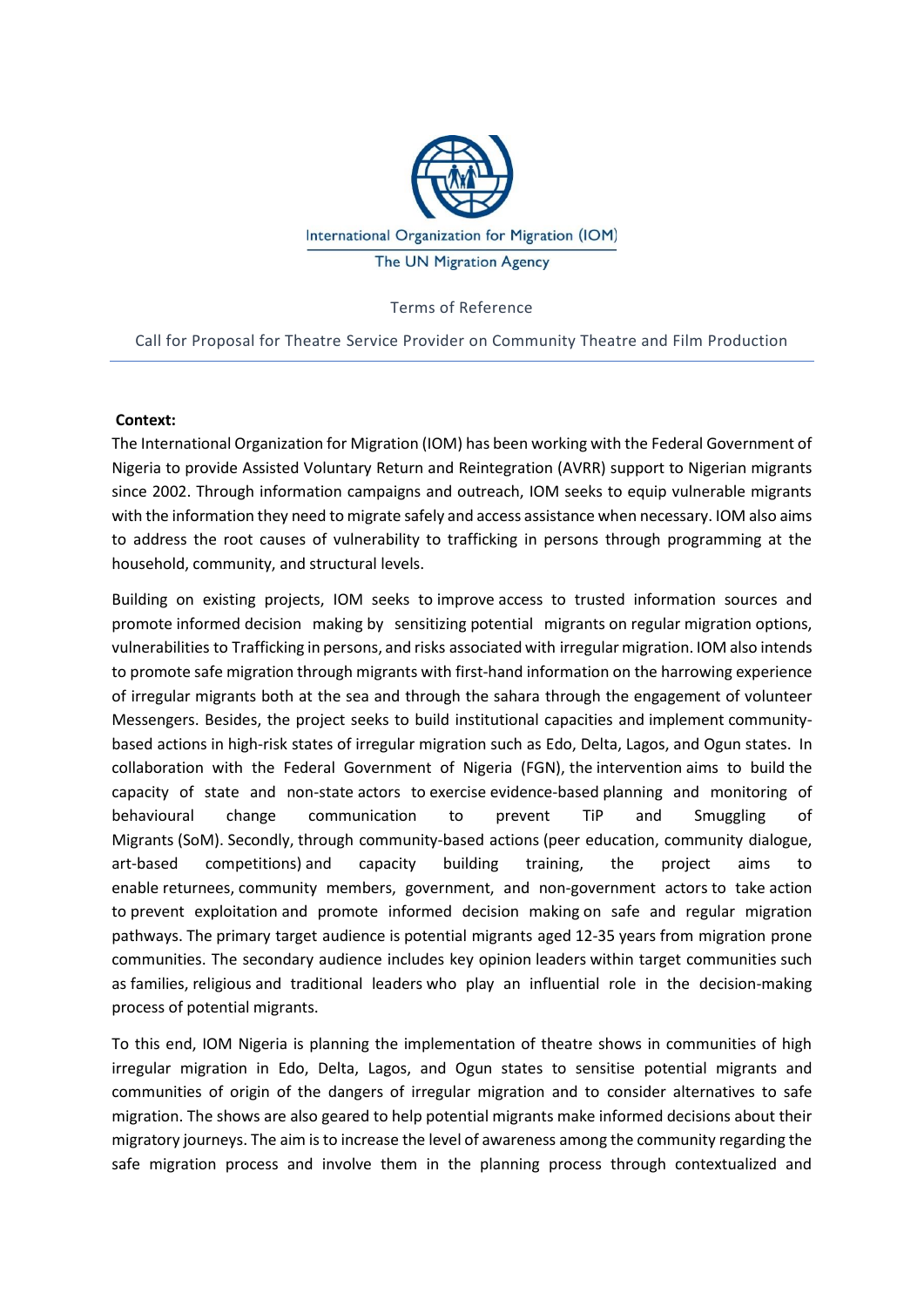community-led awareness-raising. IOM will work with theatre service providers who will use communication for development approach in partnership with stakeholders, community and religious leaders to research, script and produce theatre shows in identified communities. The successful service provider (s) will also train budding talents and local theatre groups within the different communities in scripting and drama, who in turn will showcase the theatre shows in these communities. The approach is to combine awareness-raising activities with technical skill training and enhanced employability, as well as participation from both returnees including volunteer messengers as well as community members to enhance social inclusion and cohesion.

## 1. **The overall objective of the project**

The overall objectives of the assignments are:

- To conceive, produce, and perform effective community theatrical performances/acts in selected states to raise awareness on the dangers of irregular migration and alternatives to safe migration among potential migrants and their communities of origin.
- To provide information about the free confidential counselling and information available in certain centres and areas like the Migrant Resource Centre and other areas.
- To promote social cohesion amongst migrants and their community members, and to discourage stigma and discrimination of returned migrants.
- To mentor young talents to become great actors.

## 2. **Specific responsibilities of successful service providers** -

Under the direct supervision and the guidance of the Project officer, Migration Management, or the designated representative, the selected Theatre service provider(s) will

## **Planning and Implementation**

- Develop a script based on Mental Health and Psychosocial Support components and adapt it to the local languages suitable to Edo, Delta, Lagos, and Ogun states.
- Pre-testing the developed scripts with selected actors and community members
- In close collaboration with IOM, organise and facilitates script review and validation workshop
- Identify and select backdrop, wardrobe props list for the Four new troupes Alimosho, Ikorodu, Mushin and Agege in Lagos state.
- Identify and select backdrop, wardrobe props list for the new troupe in Ogun state.
- Plan and rehearse the theatrical acts according to the local language and culture of selected communities.
- Train, select local actors/community theatre facilitators from Edo, Delta, Lagos and Ogun states on theatrical performances and to re-enact the plays in their communities including facilitating dialogues after each performance
- Ensure that the duration of community theatrical performances should be (15-30 minutes).
- Ensure that Theatrical Acts should be in local languages suitable to location/audience.
- Work with IOM to develop a prevention of trafficking in persons (TIP) 15 30mins script and storyboard for a feature film. The service provider will work with IOM to produce and direct the featured film which will be streamed on TV and produced into CDs for dissemination.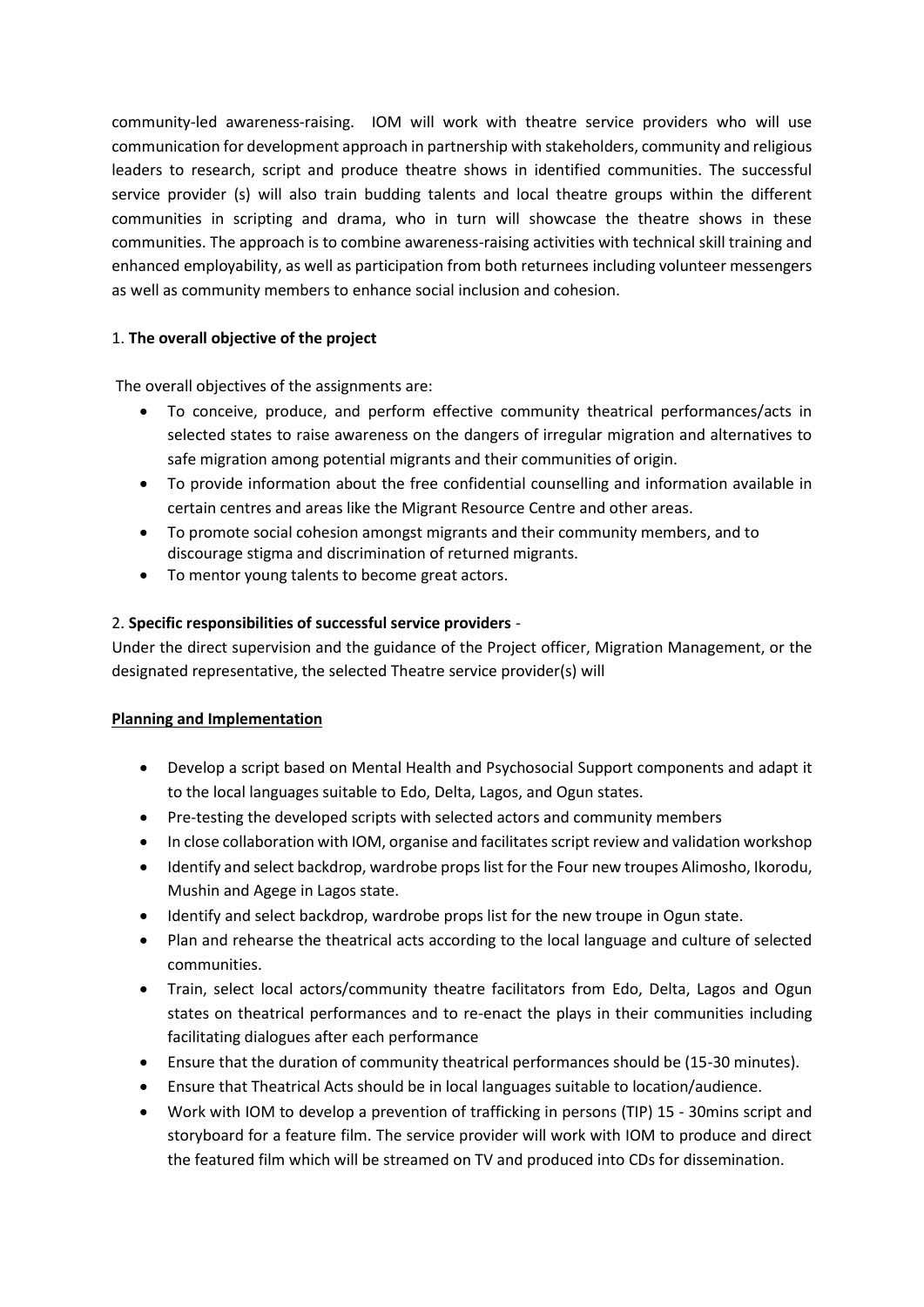- The service provider must ensure that the film features at least one or two known male/female celebrities.
- Coordinate and maintain close relations with other IOM partner organizations of this project regarding the implementation process of project activities and to showcase synergy among partners.
- Conduct necessary follow up meetings with IOM, stakeholders, and beneficiaries on an adhoc basis.
- Monitor the first two performances in each state and share a report with IOM including areas of improvements

# **Reporting**

- Prepare a detailed inception report with timelines and methodology
- Submit a detailed closeout report of the training to IOM.
- Submit annexes of edited pictures and videos of the training no later than two weeks after the training.
- Submit soft copies of pre-production pictures and videos no later than two weeks after production. All photos and videos should be edited as per IOM guidelines and in high resolution
- Submit trailers and teasers of the 30mins film.
- Submit sign out or cut out videos of the actors about the film.
- Annex all sources referenced.

## **3. Required Qualifications and Experience of the Organization**

The theatre service provider will have:

- Three (3) and above years of experience working in a similar field. Preference will be given to film makers who have experience in community theatre with a focus on migration and trafficking in persons related areas
- Experience in working with Government & International organizations and the United Nations.
- Past experience in edutainment on Awareness Activities for at least 3 years.
- Local knowledge of the regions in Edo, Delta, Lagos and Ogun states.
- Experience in communication for development and behavioural change communications

## **4. Inputs from IOM**

- Allocate funds in instalment for performing the project activities
- Monitor the progress of the program and provide supportive supervision to the theatre provider for effective implementation of the project activities.
- Provide Information Education and Communication materials to theatre provider for publicity and promotion of theatre in select communities.
- Provide technical assistance to ensure quality on the overall implementation process, including the design of additional communication materials.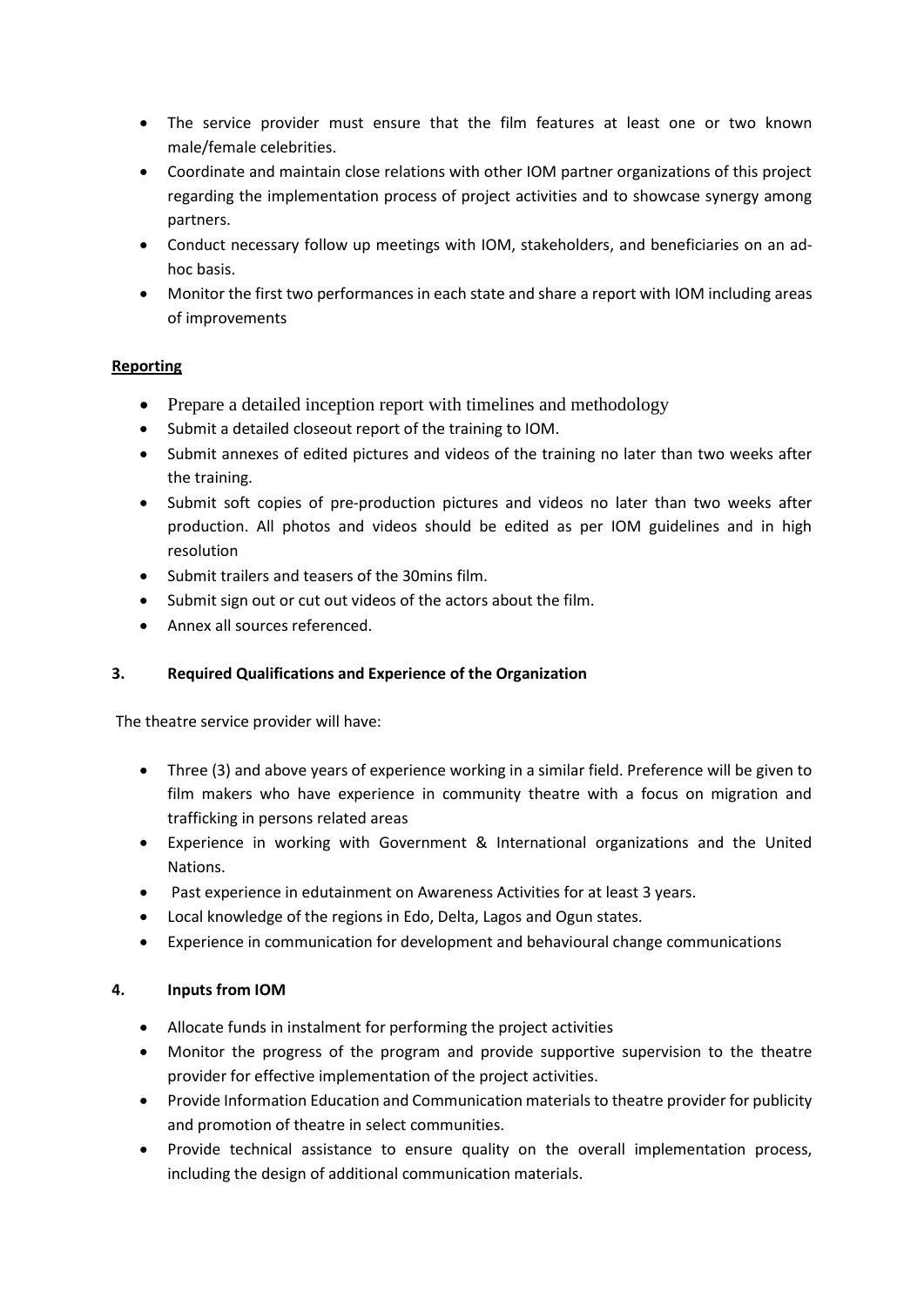- Assist in coordination with other IOM partners for smooth intervention.
- Provide materials on safe migration pathways that will contribute to research and form the background of the script.
- **5. Expected outputs/results from the tasks of Service Providers:**
	- Increased awareness on the processes of safe and orderly migration in the target communities, achieved through dissemination of awareness-raising messaging.
	- Increased knowledge and understanding of safe migration amongst potential migrants, their families, religious and community leaders, and communities of origin.
	- Extensive coverage of the community theatre shows in all the identified communities
	- Increased knowledge level of the existing migration support groups and Migration Resource Centres (MRCs) and they are actively engaged to provide information to the potential migrants.
	- Increase the interest of potential migrants for seeking information from the proper channels of migration.
	- Increased interest of the young adults for getting familiarised with the dangers of Human Smuggling, trafficking of persons, irregular migration, and the benefit of using the safe and proper routes.

## **6. The Proposed working area in clusters:**

IOM plans to select a service provider to provide the services in the three (4) identified states with high rates of return from irregular migration.

| <b>Clusters</b> | <b>Name of the states</b> |  |  |  |  |
|-----------------|---------------------------|--|--|--|--|
| Zone A          | Lagos<br>$\bullet$        |  |  |  |  |
|                 | Ogun<br>$\bullet$         |  |  |  |  |
|                 |                           |  |  |  |  |
|                 |                           |  |  |  |  |
| Zone B          | Edo, Delta                |  |  |  |  |

## **7. Timeframe of Assignment**

The assignment is expected to take 6 months from the date of signing the contract.

#### **8. Remuneration**

The service provider's payment shall be based on the financial proposal approved by IOM.

#### **9. Method of Application:**